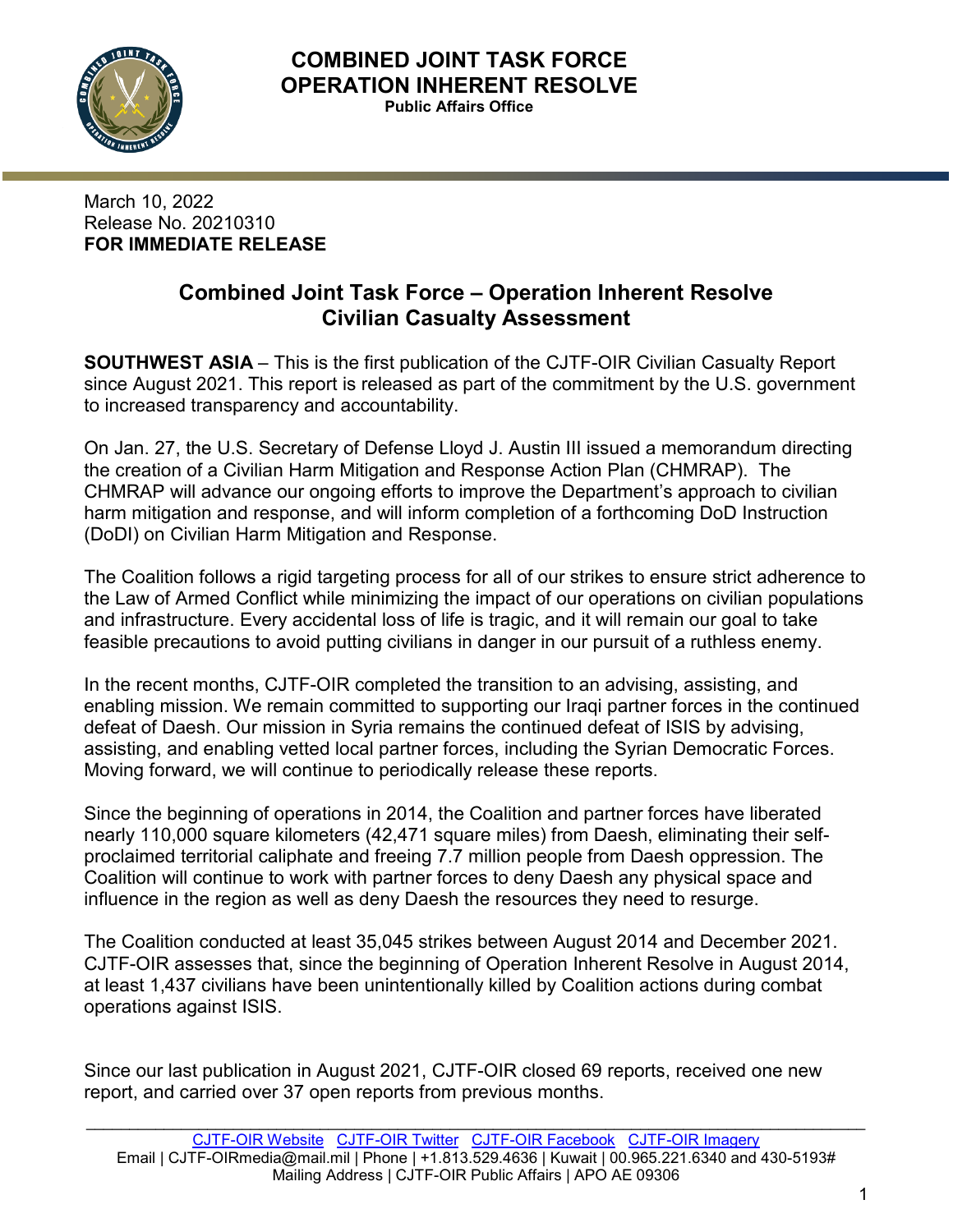

It is important to note that, while the Coalition has a substantial quantity of data at its disposal to assess whether civilian casualties may have resulted from our operations, we welcome any information from any source that will enable us to better understand the outcomes of our operations. Furthermore, we routinely reopen closed assessments based on new information that might help us attain more accurate results. Below is a breakdown of the recently closed reports – credible, non-credible, and duplicate – and open reports within CJTF-OIR.

**Credible Reports:** In these ten incidents, CJTF-OIR assessed that the Coalition took feasible precautions and the decision to strike complied with the law of armed conflict. Coalition forces work diligently to be precise during the planning and execution of airstrikes to reduce the risk of harm to civilians.

- 1. Mar. 27, 2017, near Sarmada, Syria, via Airwars report. Coalition aircraft conducted a strike on Al Qaida-Syria terrorists in a vehicle. Regrettably, three civilians were unintentionally killed and two others unintentionally wounded due to their proximity to the strike. 2496/S548 37SBA9518306931
- 2. Jun. 9, 2017, near Raqqah, Syria, via Amnesty International report. Coalition aircraft conducted a strike on ISIS terrorists in a building. Regrettably, eight civilians were unintentionally killed due to their proximity to the strike. 2688 37SEC0297578153
- 3. Aug. 24, 2015, near Mosul, Iraq, via Airwars report. Coalition aircraft conducted a strike on ISIS terrorists in a vehicle. Regrettably, one civilian was unintentionally killed and three others unintentionally wounded due to their proximity to the strike. 605/I072 38SLF3311025790
- 4. Sep. 27, 2016, near al Arima, Syria, via Airwars report. Coalition aircraft conducted a strike on ISIS terrorists in a building. Regrettably, three civilians were unintentionally wounded due to their proximity to the strike. 3053/CS317 37SCA8548737049
- 5. Nov. 10, 2018, near Hajin, Syria, via Airwars report. Coalition aircraft conducted a strike on ISIS terrorists in a building. Regrettably, one civilian was unintentionally wounded due to their proximity to the strike. 3222/CS1829 37SFU6762840159
- 6. Dec. 10, 2018, near al Kashmah, Syria, via social media report. Coalition aircraft conducted a strike on ISIS terrorists in a building. Regrettably, two civilians were unintentionally killed due to their proximity to the strike. 2644 37SFU7805732826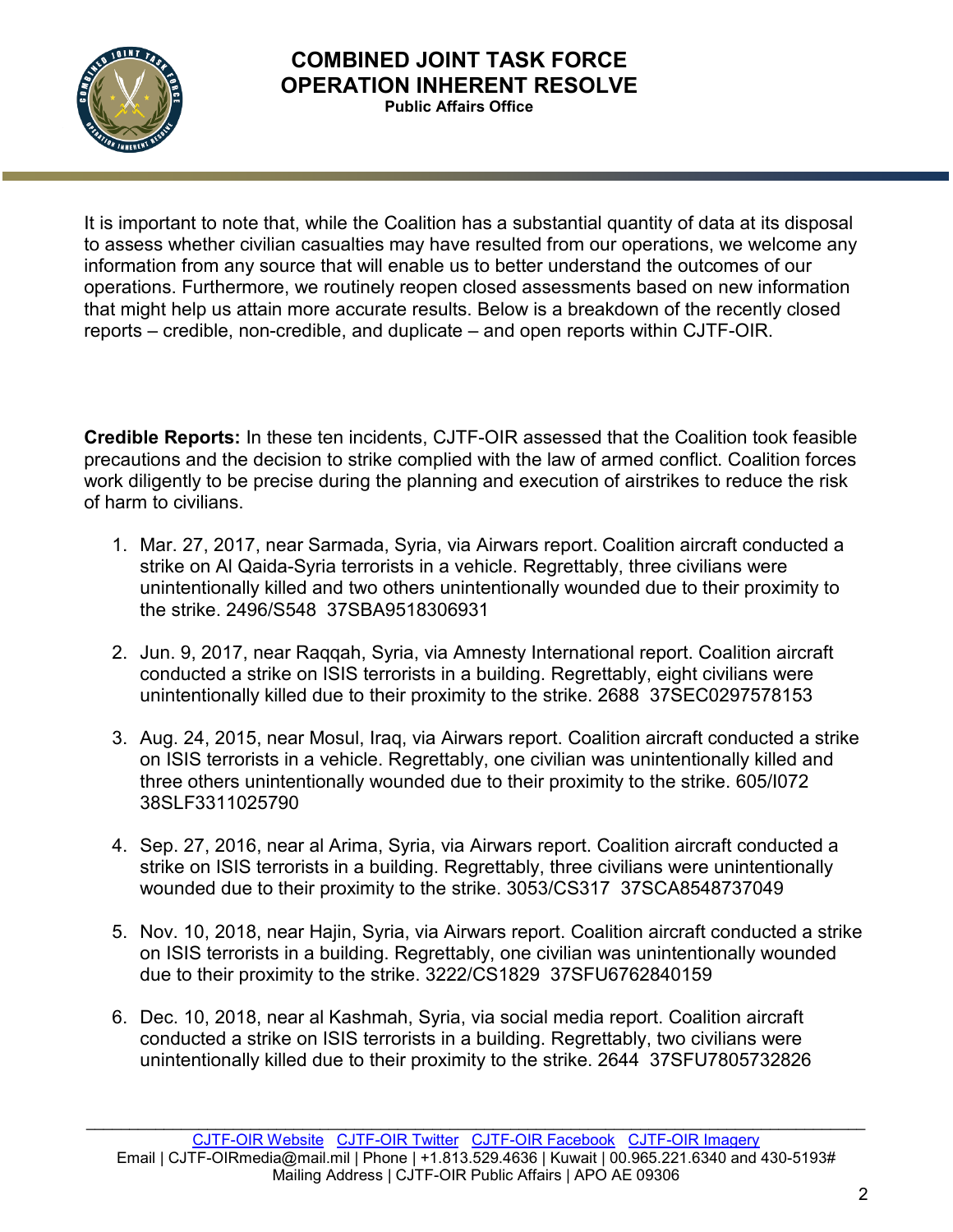

- 7. Dec. 20, 2018, near al Shaafa, Syria, via Airwars report. Coalition aircraft conducted a strike on ISIS terrorists in a building. Regrettably, two civilians were unintentionally killed due to their proximity to the strike. 3256/CS1875 37SFU7742928044
- 8. Feb. 12, 2019, near al Baghouz, Syria, via social media report. Coalition aircraft conducted a strike on ISIS terrorists in a building. Regrettably, one civilian was unintentionally wounded due to their proximity to the strike. 2669/CS1890 37SFU7913513777
- 9. Mar. 13, 2019, near al Baghouz, Syria, via Airwars report. Coalition aircraft conducted a strike on ISIS terrorists in a camp. Regrettably, four civilians were unintentionally killed due to their proximity to the strike. 2682/CS1908 37SFU7945513515
- 10.Oct. 15, 2020, near Said, Syria, via Airwars report. Coalition aircraft conducted a strike on ISIS terrorists in a vehicle. Regrettably, one civilian was unintentionally wounded due to their proximity to the strike. 3288/CS1950 37SBV8906660580

**Non-Credible Reports:** After a thorough review of the facts and circumstances surrounding each report that civilian casualties may have resulted from Coalition operations report, CJTF-OIR assessed the following 53 reports as non-credible. At this time there is either insufficient information or information that does not corroborate a reporting to assess, more likely than not, a Coalition action resulted in civilian casualties.

- 1. Aug. 29, 2015, near Raqqah, Syria, via Airwars report. After review of all available evidence it was determined that more likely than not civilian casualties did not occur as a result of a Coalition strike. 2825/CS120 37SEV0084978465
- 2. Sept. 27, 2015, near Jala'a, Syria, via Airwars report. After review of all available evidence it was determined that more likely than not civilian casualties did not occur as a result of a Coalition strike. 2848/CS130 37SFU6865035802
- 3. Nov. 24, 2015, near Jarbua, Iraq, via Airwars report. After review of all available evidence it was determined that more likely than not civilian casualties did not occur as a result of a Coalition strike. 2862/C1145 38SLF4926531005
- 4. Feb. 27, 2016, near Ayn al Arus, Syria, via Airwars report. After review of all available evidence it was determined that more likely than not civilian casualties did not occur as a result of a Coalition strike. 2922/CS185 37SDA9416358305
- 5. March 13, 2016, near Abu Qalqal, Syria, via Airwars report (previously closed, but reopened due to new information). After review of all available evidence it was determined that more likely than not civilian casualties did not occur as a result of a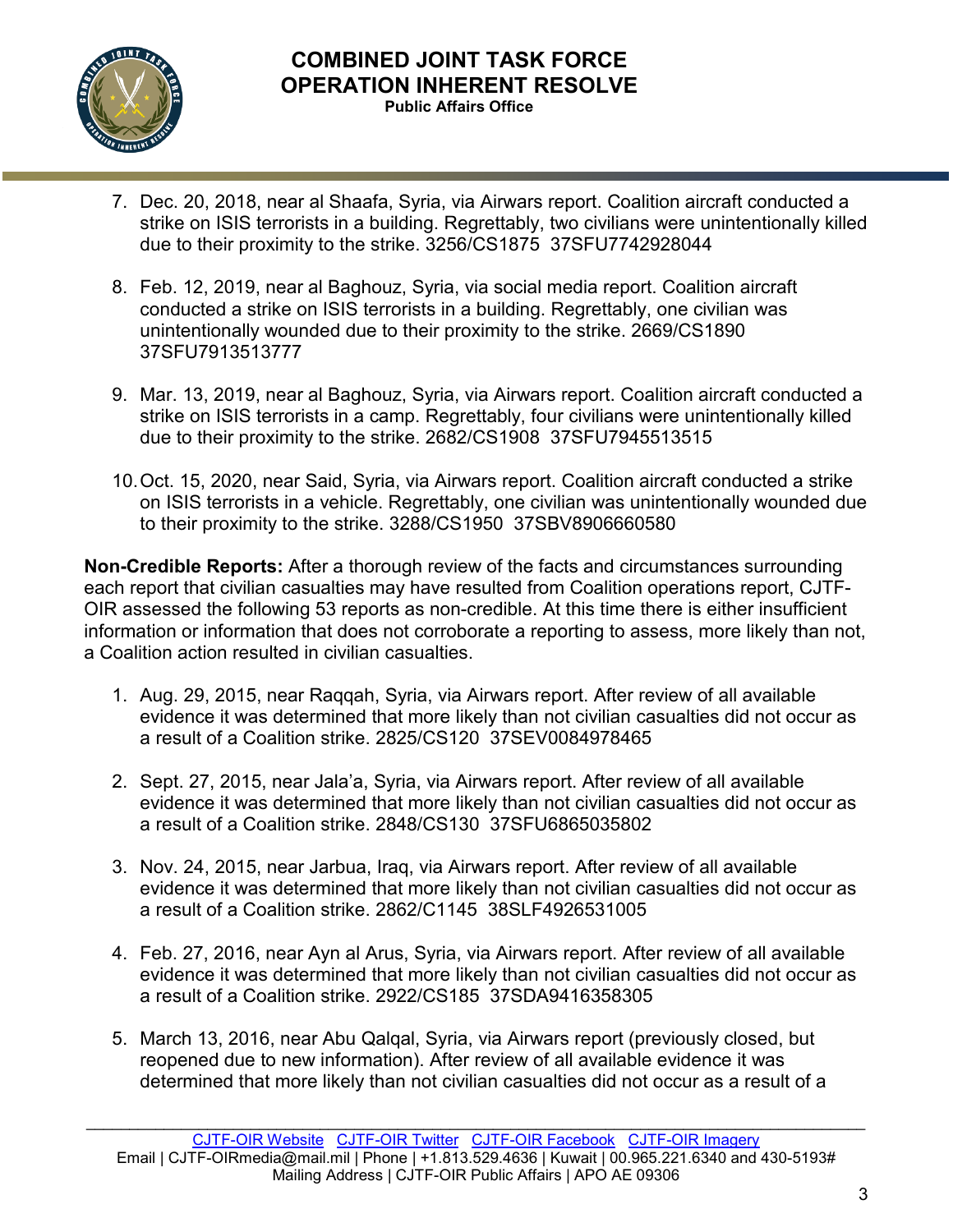

Coalition strike. 151/CS190 37SDA1853332540

- 6. June 8, 2016, near Mosul, Iraq, via Airwars report. After review of all available evidence it was determined that more likely than not civilian casualties did not occur as a result of a Coalition strike. 2959/CI249 38SLF2823926324
- 7. June 30, 2016, near Manbij, Syria, via Airwars report. After review of all available evidence it was determined that more likely than not civilian casualties did not occur as a result of a Coalition strike. 2996/CS244 37SDA0586841035
- 8. July 9, 2016, near Manbij, Syria, via Airwars report. After review of all available evidence it was determined that more likely than not civilian casualties did not occur as a result of a Coalition strike. 3003/CS254 37SDA0652842901
- 9. July 15, 2016, near Manbij, Syria, via Airwars report. After review of all available evidence it was determined that more likely than not civilian casualties did not occur as a result of a Coalition strike. 3011/CS264 37SDA0652842901
- 10.July 16, 2016, near Manbij, Syria, via Airwars report. After review of all available evidence it was determined that more likely than not civilian casualties did not occur as a result of a Coalition strike. 3015/CS267 37SDA0643442308
- 11.July 24, 2016, near Manbij, Syria, via Airwars report. After review of all available evidence it was determined that more likely than not civilian casualties did not occur as a result of a Coalition strike. 3021/CS281 37SDA0652942902
- 12.Sep. 13, 2016, near Shadadi, Syria, via Airwars report. After review of all available evidence it was determined that more likely than not civilian casualties did not occur as a result of a Coalition strike. 3042/CS310 37SFV5585691580
- 13.Nov. 2, 2016, near Kafr Takharim, Syria, via Airwars report. After review of all available evidence it was determined that more likely than not civilian casualties did not occur as a result of a Coalition strike. 3073/CS355 37SBV7632299779
- 14.Nov. 2, 2016, near Maraat Misrin, Syria, via Airwars report. After review of all available evidence it was determined that more likely than not civilian casualties did not occur as a result of a Coalition strike. 3074/CS356 37SBV9018087733
- 15.Nov. 18, 2016, near Batabo, Syria, via Airwars report. After review of all available evidence it was determined that more likely than not civilian casualties did not occur as a result of a Coalition strike. 3075/CS379 37SBA9662201229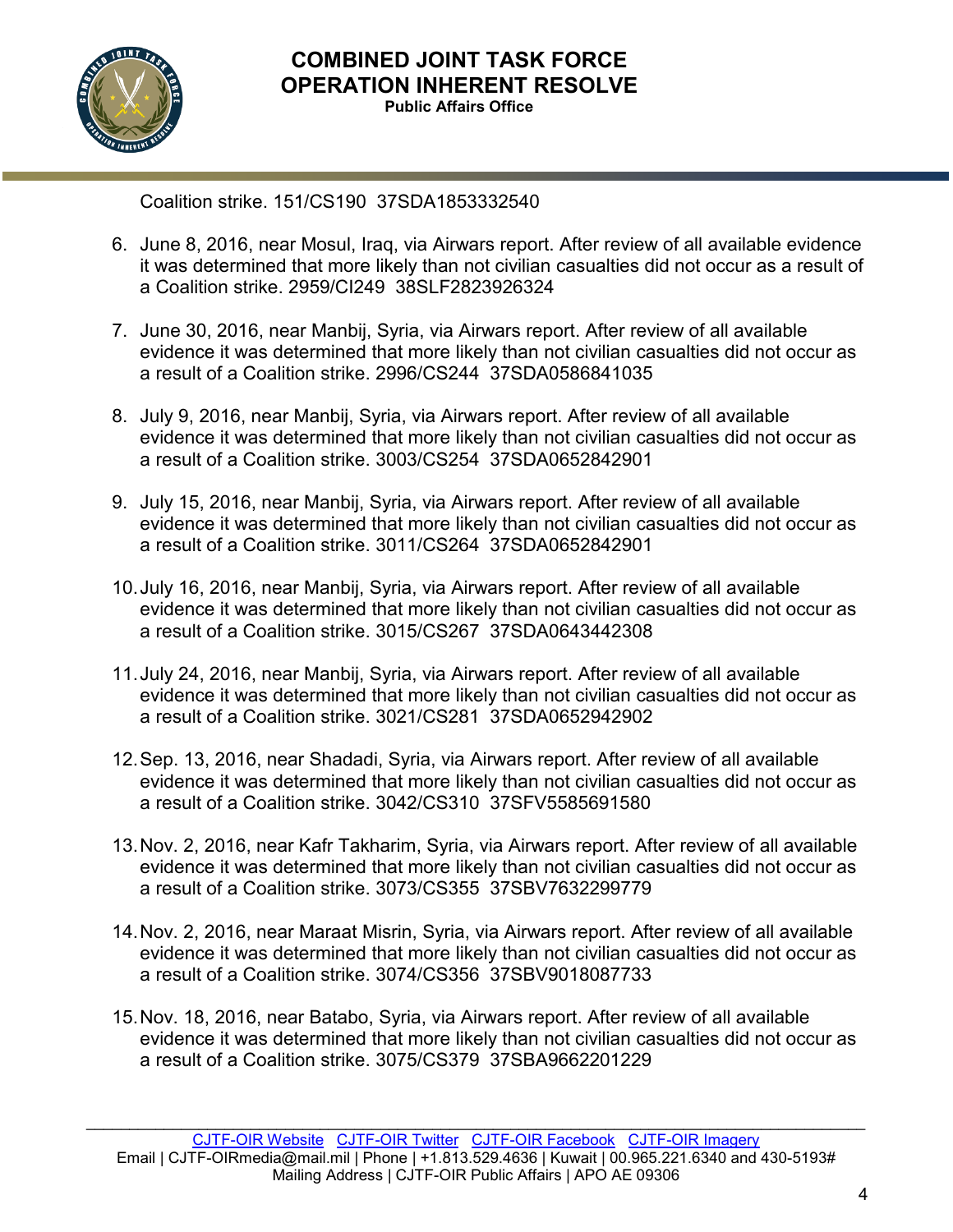

- 16.Feb. 21, 2017, near Azri, Iraq, via Airwars report. After review of all available evidence it was determined that more likely than not civilian casualties did not occur as a result of a Coalition strike. 3084/CI473 38SMC3867519752
- 17.Jun. 7, 2017, near al Sadda road, Syria, via Airwars report. After review of all available evidence it was determined that more likely than not civilian casualties did not occur as a result of a Coalition strike. 3104/CS928 37SFU3815570223
- 18.Jun. 9, 2017, near Raqqah, Syria, via Amnesty International report. After review of all available evidence it was determined that more likely than not civilian casualties did not occur as a result of a Coalition strike. 2686 37SDV9937479137
- 19.Jun. 9, 2017, near Raqqah, Syria, via Amnesty International report. After review of all available evidence it was determined that more likely than not civilian casualties did not occur as a result of a Coalition strike. 2689/CS953a 37SEV0306377917
- 20.Jul. 4, 2017, near Tal al-Jayer, Syria, via Human Rights Watch report. After review of all available evidence it was determined that more likely than not civilian casualties did not occur as a result of a Coalition strike. 2747/CS1158 37SFV8304192576
- 21.Aug. 1, 2017, near Raqqah, Syria, via Amnesty International report. After review of all available evidence it was determined that more likely than not civilian casualties did not occur as a result of a Coalition strike. 2709/CS1312 37SEV0124678938
- 22.Aug. 10, 2017, near Raqqah, Syria, via Amnesty International report. After review of all available evidence it was determined that more likely than not civilian casualties did not occur as a result of a Coalition strike. 2712/CS1362a 37SDV9957578252
- 23.Aug. 14, 2017, near Raqqah, Syria, via Amnesty International report. After review of all available evidence it was determined that more likely than not civilian casualties did not occur as a result of a Coalition strike. 2716/CS1372a 37SEV0073779728
- 24.Aug. 15, 2017, near Raqqah, Syria, via Amnesty International report. After review of all available evidence it was determined that more likely than not civilian casualties did not occur as a result of a Coalition strike. 2718/CS1375a 37SEV0024679277
- 25.Aug. 16, 2017, near Raqqah, Syria, via Amnesty International report. After review of all available evidence it was determined that more likely than not civilian casualties did not occur as a result of a Coalition strike. 2720/59 37SEV0021479445
- 26.Aug. 16, 2017, near Raqqah, Syria, via Amnesty International report. After review of all available evidence it was determined that more likely than not civilian casualties did not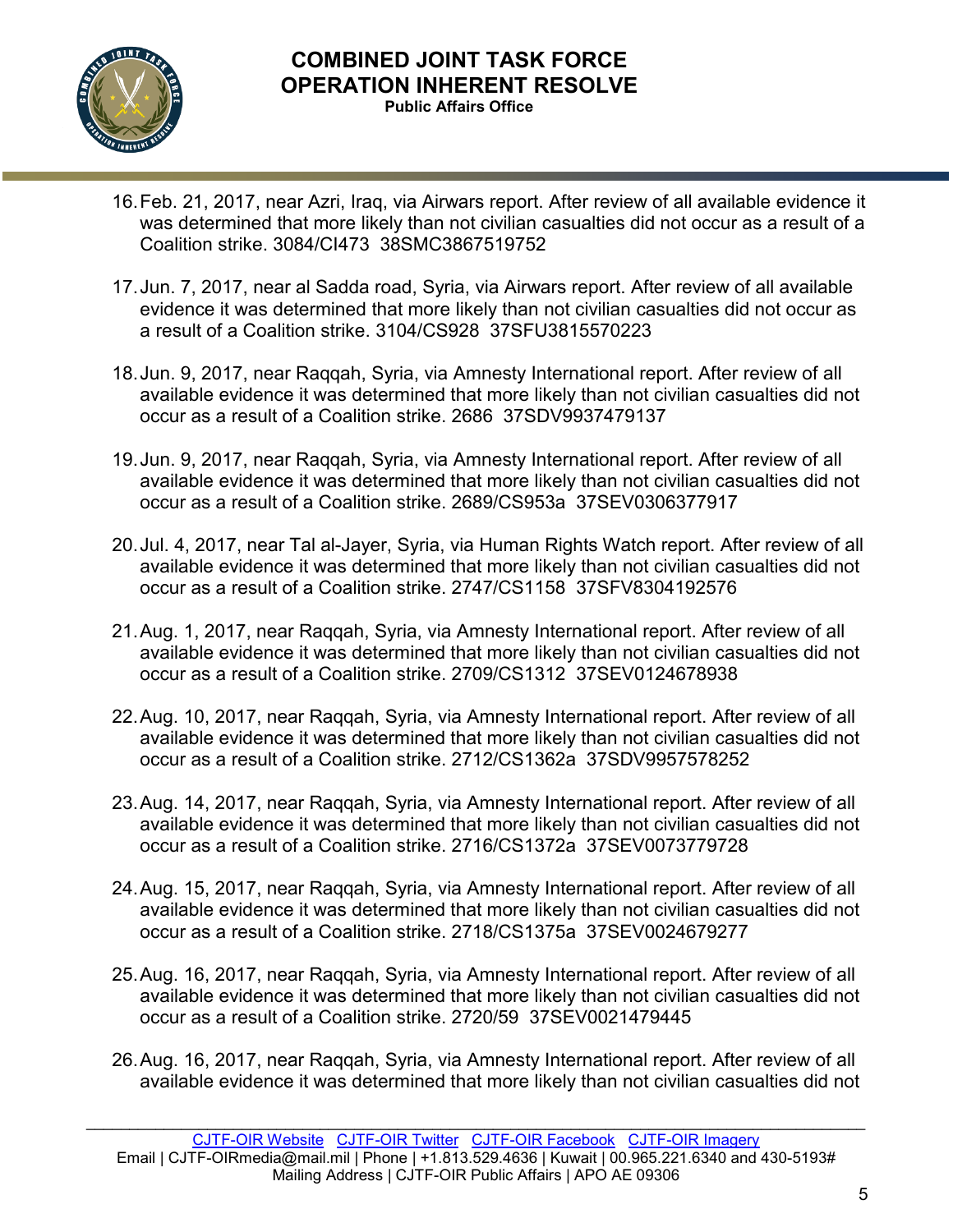

occur as a result of a Coalition strike. 2722/60 37SEV0140578491

- 27.Aug. 22, 2017, near Raqqah, Syria, via Airwars report. After review of all available evidence it was determined that more likely than not civilian casualties did not occur as a result of a Coalition strike. 2771/CS1405 37SEV0056879299
- 28.Sept. 5, 2017, near Raqqah, Syria, via Amnesty International report. After review of all available evidence it was determined that more likely than not civilian casualties did not occur as a result of a Coalition strike. 2723/69 37SEV0031979437
- 29.Sept. 10, 2017, near Raqqah, Syria, via Amnesty International report. After review of all available evidence it was determined that more likely than not civilian casualties did not occur as a result of a Coalition strike. 2726/71 37SEV0040778965
- 30.Sept. 23, 2017, near Raqqah, Syria, via Amnesty International report. After review of all available evidence it was determined that more likely than not civilian casualties did not occur as a result of a Coalition strike. 2767/CS1636 37SEV0012479175
- 31.Sept. 25, 2017, near Raqqah, Syria, via Amnesty International report. After review of all available evidence it was determined that more likely than not civilian casualties did not occur as a result of a Coalition strike. 2727/CS1527 37SEV0094479704
- 32.Oct. 3, 2017, near Raqqah, Syria, via Amnesty International report. After review of all available evidence it was determined that more likely than not civilian casualties did not occur as a result of a Coalition strike. 2729/79 37SEV0057479617
- 33.Oct. 8, 2017, near Raqqah, Syria, via Amnesty International report. After review of all available evidence it was determined that more likely than not civilian casualties did not occur as a result of a Coalition strike. 2713/CS1596 37SEV0019479425
- 34.Oct. 17, 2017, near Raqqah, Syria, via Airwars report. After review of all available evidence it was determined that more likely than not civilian casualties did not occur as a result of a Coalition strike. 3239/CS1635 37SEV0106678185
- 35.Nov. 26, 2017, near Daranj, Syria, via Airwars report. After review of all available evidence it was determined that more likely than not civilian casualties did not occur as a result of a Coalition strike. 2548/S1484 37SFU4445465128
- 36.Dec. 5, 2017, near al-Jarthi, Syria, via Airwars report. After review of all available evidence it was determined that more likely than not civilian casualties did not occur as a result of a Coalition strike. 2554/S1488 37SFU494361498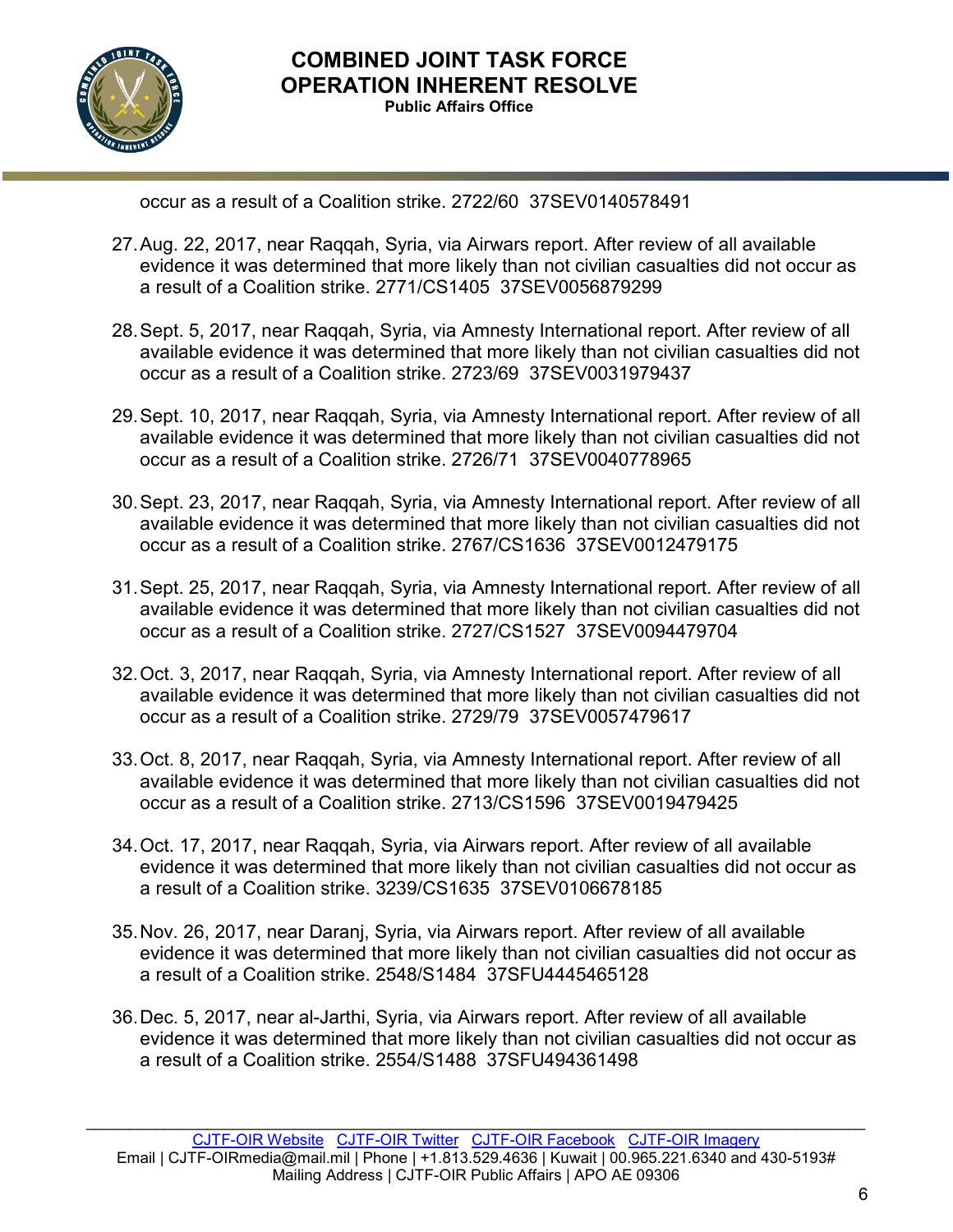

- 37.Dec. 22, 2017, near Hajin, Syria, via Airwars report. After review of all available evidence it was determined that more likely than not civilian casualties did not occur as a result of a Coalition strike. 2563/S1499 37SFU6762940159
- 38.Aug. 6, 2018, near al Soussa, Syria, via Airwars report. After review of all available evidence it was determined that more likely than not civilian casualties did not occur as a result of a Coalition strike. 3177/CS1788 37SFU7971223100
- 39.Aug. 7, 2018, near al Soussa, Syria, via Airwars report. After review of all available evidence it was determined that more likely than not civilian casualties did not occur as a result of a Coalition strike. 3178/CS1789 37SFU8057322558
- 40.Sept. 12, 2018, near al Baghouz Fawqani, Syria, via Airwars report. After review of all available evidence it was determined that more likely than not civilian casualties did not occur as a result of a Coalition strike. 3186/CS1796 37SFU7867215341
- 41.Sept. 13, 2018, near al Baghouz Fawqani, Syria, via Airwars report. After review of all available evidence it was determined that more likely than not civilian casualties did not occur as a result of a Coalition strike. 3187/SCS1797 37SFU7867215341
- 42.Oct. 3, 2018, near al Soussa, Syria, via Airwars report. After review of all available evidence it was determined that more likely than not civilian casualties did not occur as a result of a Coalition strike. 3192/CS1803 37SFU8057322558
- 43.Oct. 22, 2018, near al Soussa, Syria, via Airwars report. After review of all available evidence it was determined that more likely than not civilian casualties did not occur as a result of a Coalition strike. 3208/CS1814a 37SFU8057322558
- 44.Nov. 11, 2018, near al Shaafa, Syria, via Airwars report. After review of all available evidence it was determined that more likely than not civilian casualties did not occur as a result of a Coalition strike. 3225/CS1832 37SFU7742928044
- 45.Nov. 15, 2018, near al Soussa, Syria, via Airwars report. After review of all available evidence it was determined that more likely than not civilian casualties did not occur as a result of a Coalition strike. 3229/CS1836 37SFU6935123838
- 46.Nov. 25, 2018, near al Kashmah, Syria, via Airwars report. After review of all available evidence it was determined that more likely than not civilian casualties did not occur as a result of a Coalition strike. 2932/CS1855 37SFU77772632674
- 47.Jan. 10, 2019, near al Soussa, Syria, via Airwars report. After review of all available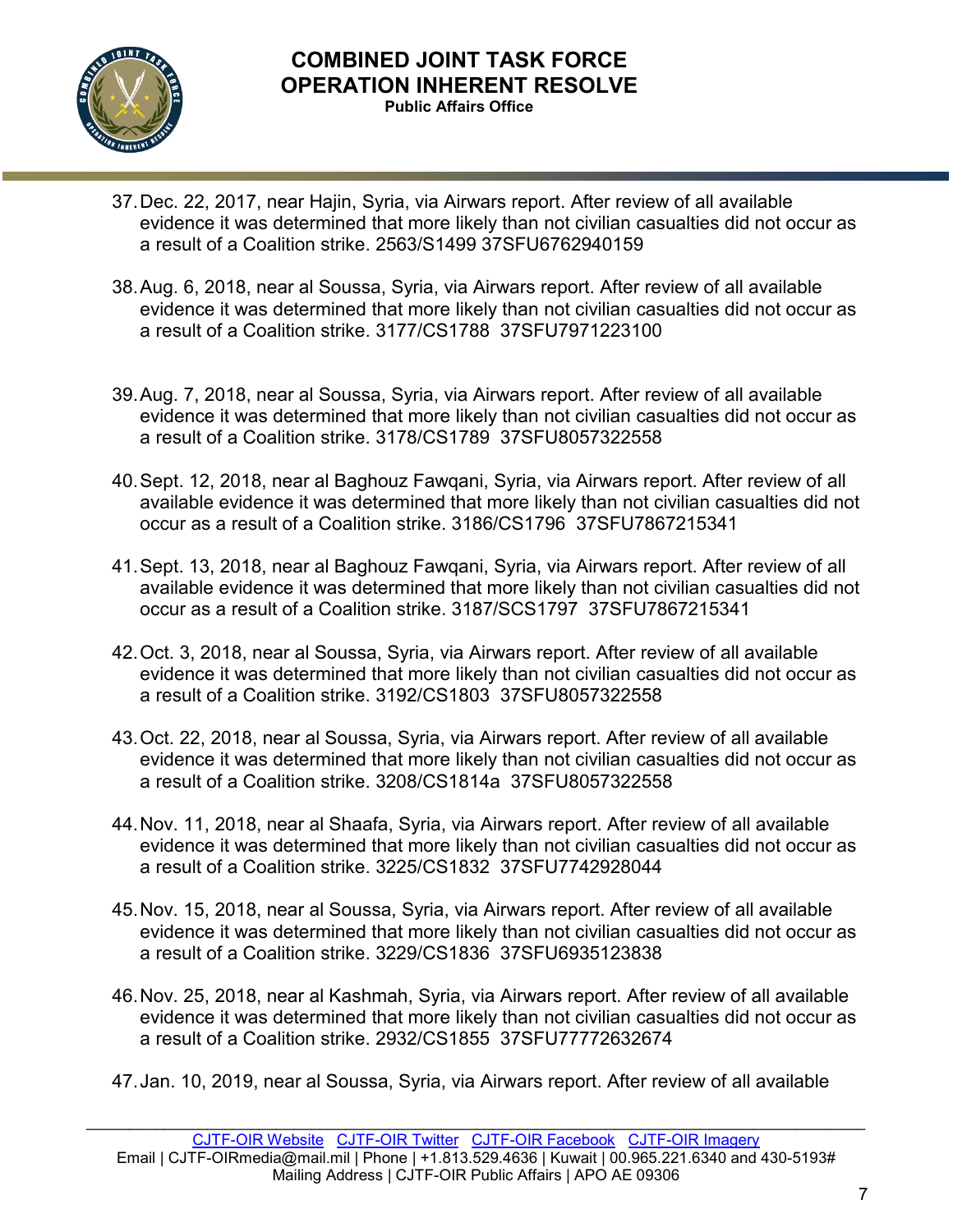

evidence it was determined that more likely than not civilian casualties did not occur as a result of a Coalition strike. 3264/CS1885 37SFU8057322558

- 48.Jan. 25, 2019, near al Baghouz, Syria, via Airwars report. After review of all available evidence it was determined that more likely than not civilian casualties did not occur as a result of a Coalition strike. 2934/CS1891 37SFU77772017798
- 49.Apr. 13, 2019, near al Takihi, Syria, via Airwars report. This allegation was closed due to a lack of corroborating Coalition strikes at the time and location of the alleged incident. 3277/CS1917 37SFU3406893034
- 50.Jun. 30, 2019, near Aleppo, Syria, via Airwars report. After review of all available evidence it was determined that more likely than not civilian casualties did not occur as a result of a Coalition strike. 3218/CS1921 37SCV1647596357
- 51.Aug. 31, 2019, near Kafr Jalis, Syria, via Airwars report. After review of all available evidence it was determined that more likely than not civilian casualties did not occur as a result of a Coalition strike. 2776/CS1928 37SBV8750684056
- 52.Oct. 22, 2020, near Jakara, Syria, via Airwars report. After review of all available evidence it was determined that more likely than not civilian casualties did not occur as a result of a Coalition strike. 3290/CS1952 37SBA6501203608
- 53.Dec. 30, 2020, near Idlib, Syria, via Airwars report. After review of all available evidence it was determined that more likely than not civilian casualties did not occur as a result of a Coalition strike. 3292/CS1954 37SBA7189202787

**Duplicate Reports:** Five reports were determined to be duplicates of other reports that have previously been assessed.

- 1. Mar. 17, 2017, near al Jadidah, Iraq, via Airwars report. This allegation did not provide sufficient information to warrant a new investigation and was closed as a duplicate of allegation 394. 3090/CI551 38SLF2992222476
- 2. Apr. 10, 2017, near Yarmouk, Iraq, via Airwars report. This allegation did not provide sufficient information to warrant a new investigation and was closed as a duplicate of allegation 1117. 3092/CI626 38SLF2798823011
- 3. Sept. 9, 2017, near Abu Kamal, Syria, via Amnesty International report. This allegation did not provide sufficient information to warrant a new investigation and was closed as a duplicate of allegation 1254. 3145/CS1462 37SFU7591214996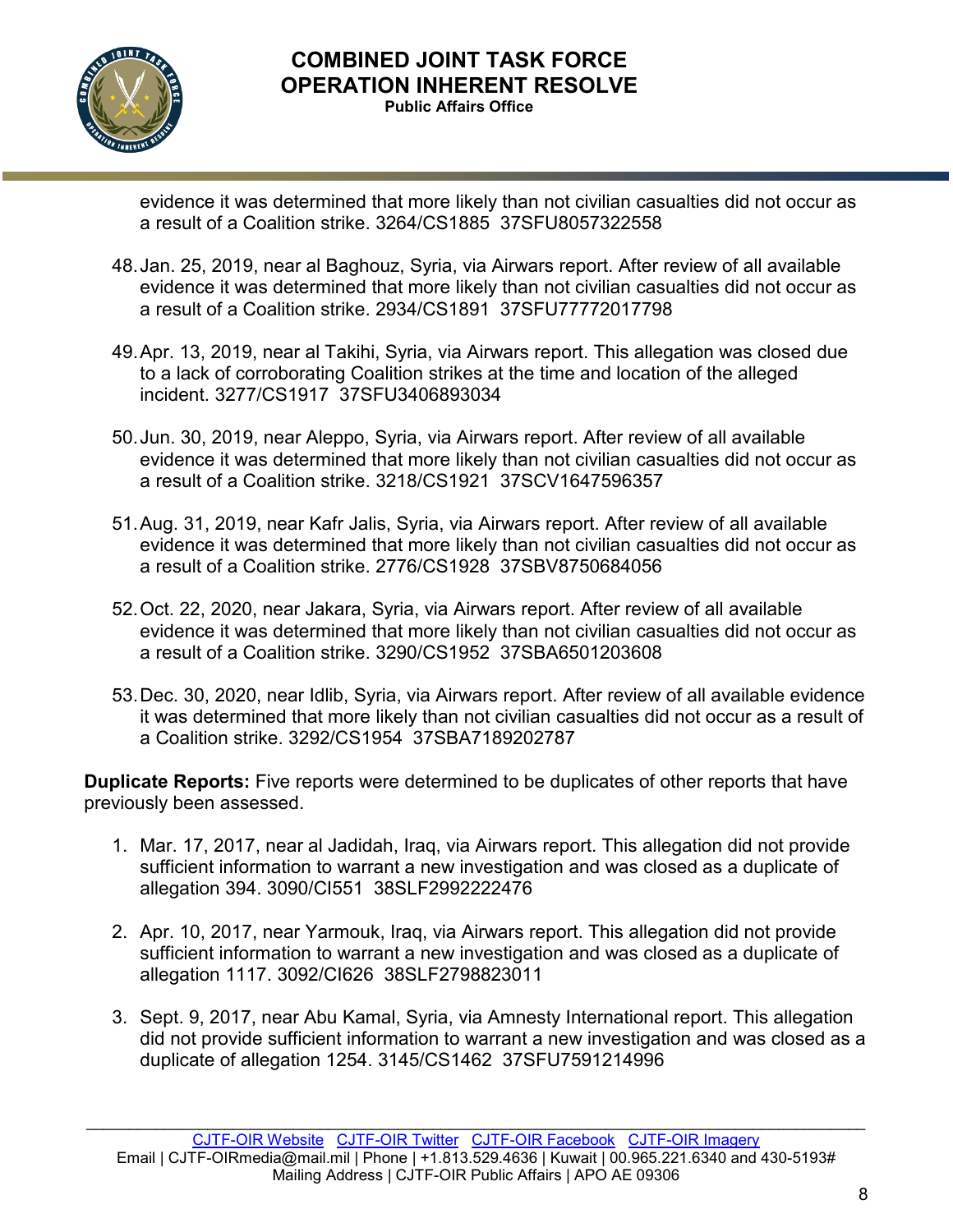

- 4. Oct. 30, 2018, near al Shaafa, Syria, via Airwars report. This allegation did not provide sufficient information to warrant a new investigation and was closed as a duplicate of allegation 3211/CS1817. 3219/CS1821 37SFU7742928044
- 5. Feb. 11, 2019, near al Baghouz, Syria, via Airwars report. This allegation did not provide sufficient information to warrant a new investigation and was closed as a duplicate of allegation 2668/CS1899. 3271/CS1898 37SFU7867115340

**Open Reports:** CJTF-OIR is still assessing thirty-seven reports of civilian casualties.

- 1. Sept. 9, 2015, near al Thawrah, Syria, via Airwars report.
- 2. June 29, 2016, near Fallujah, Iraq, via Airwars report.
- 3. July 7, 2016, near Manbij, Syria, via Airwars report.
- 4. July 9, 2016, near Manbij, Syria, via Airwars report.
- 5. July 9, 2016, near Manbij, Syria, via Airwars report.
- 6. July 18, 2016, near Tokhar Kabir, Syria, via Airwars report.
- 7. July 18, 2016, near Haymar Labda, Syria, via Airwars report.
- 8. Jan. 11, 2017, near Saraqib, Syria, via Airwars report.
- 9. Jan. 15, 2017, near Zeraei, Iraq, via Airwars report.
- 10.Mar. 4, 2017, near Mosul, Iraq, via Airwars report.
- 11.Apr. 28, 2017, near al Tabaqa, Syria, via Airwars report.
- 12.Jun. 9, 2017, near Ar Raqqah, Syria, via Airwars report.
- 13.Jun. 11, 2017, near Ar Raqqah, Syria, via Airwars report.
- 14.Jun. 12, 2017, near Ar Raqqah, Syria, via Airwars report.
- 15.Jun. 13, 2017, near Raqqah, Syria, via Amnesty International report.
- 16.Jun. 21, 2017, near Raqqah, Syria, via Amnesty International report.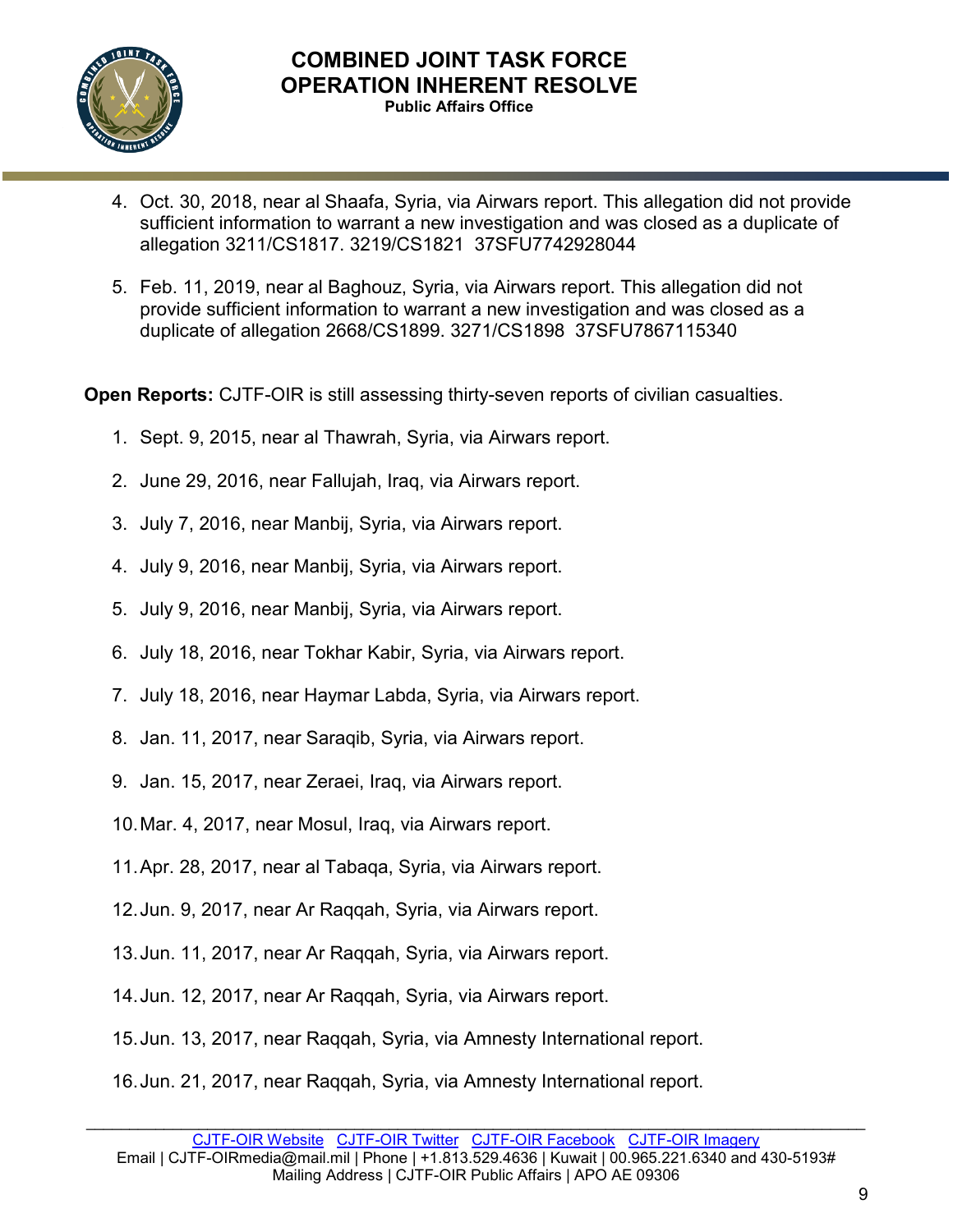

- 17.Jul. 13, 2017, near al Basrawo, Syria, via Airwars report.
- 18.Jul. 18, 2017, near Ar Raqqah, Syria, via Airwars report.
- 19.Aug. 19, 2017, near al-Helo, Syria, via Human Rights Watch.
- 20.Oct. 3, 2017, near Raqqah, Syria, via Amnesty International report.
- 21.Oct. 3, 2017, near Raqqah, Syria, via Amnesty International report.
- 22.Oct. 10, 2017, near Deir Ez Zor, Syria via self-report.
- 23.Nov. 28, 2017, near El Qata, Syria, via self-report.
- 24.Feb. 6, 2018, near al Shafaa, Syria, via self-report.
- 25.May 27, 2018, near al Soussa, Syria, via Airwars report.
- 26.June 4, 2018, near al Helo, Syria, via Human Rights Watch.
- 27.Nov. 3, 2018, near al Shaafa, Syria, via Airwars report.
- 28.Jan. 9, 2019, near al Soussa, Syria, via Airwars report.
- 29.Jan. 10, 2019, near al Shajlah, Syria, via self-report.
- 30.Feb. 7, 2019, near al Shahil, Syria, via Airwars report.
- 31. Feb. 11, 2019, near al Baghouz, Syria, via Airwars report.
- 32. Mar. 10, 2019, near al Baghouz, Syria, via Airwars report.
- 33. Mar. 10, 2019, near al Baghouz, Syria, via Airwars report.

34. Mar. 18, 2019, near al Baghouz Fawqani, Syria, via self-report. A Secretary of Defense-directed review of this report is ongoing.

- 35. May 17, 2020, near al Zir, Syria, via Airwars report.
- 36. Jun. 28, 2021, near al Qa'em, Syria, via Airwars report.
- 37. Dec. 3, 2021, near Idlib, Syria, via self-report.